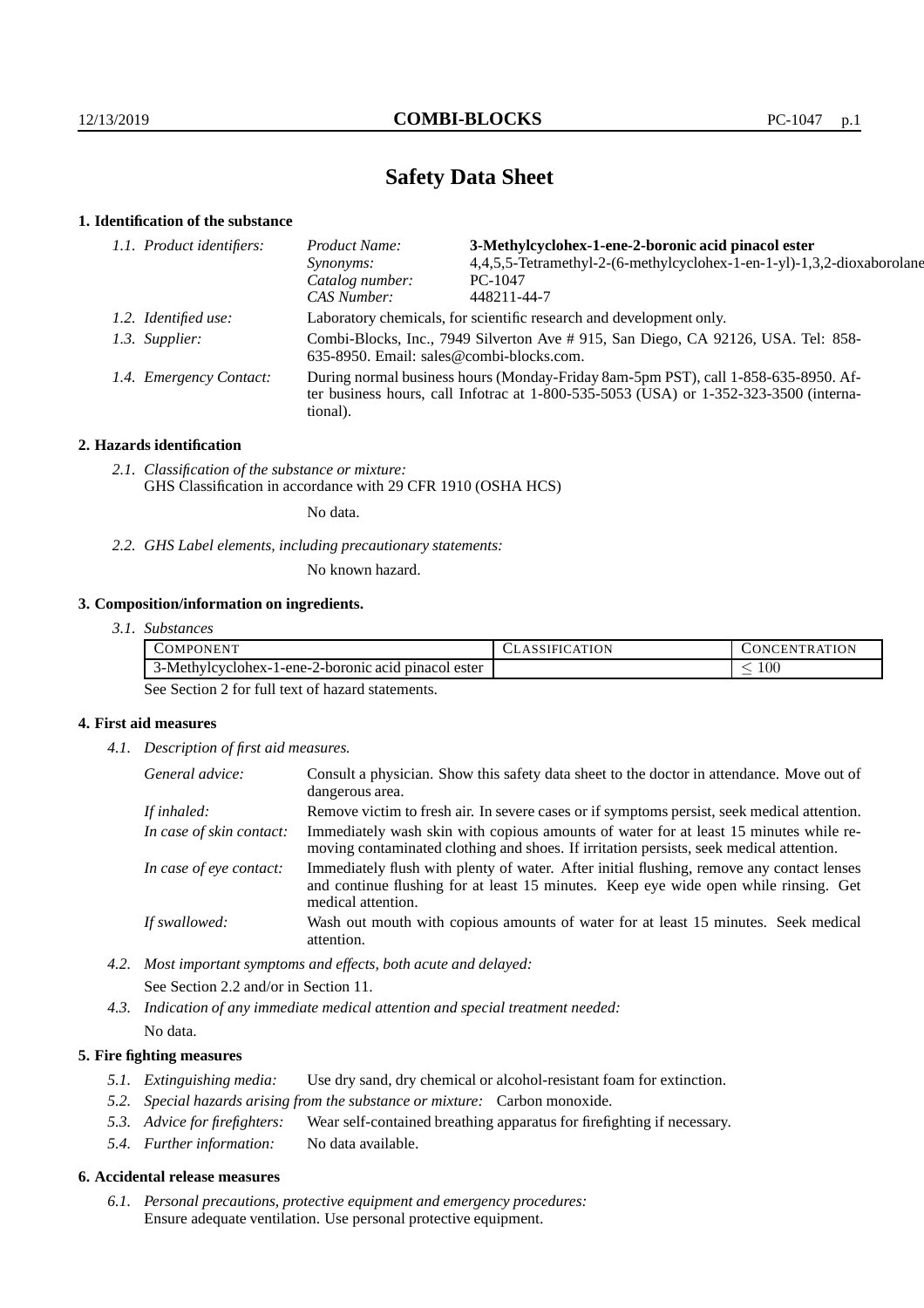|                                                                                                                | 6.2. Environmental precautions:                                                                                                                                                                                                                                     |                                                                                                                                                                                                                                |  |
|----------------------------------------------------------------------------------------------------------------|---------------------------------------------------------------------------------------------------------------------------------------------------------------------------------------------------------------------------------------------------------------------|--------------------------------------------------------------------------------------------------------------------------------------------------------------------------------------------------------------------------------|--|
|                                                                                                                | Should not be released into the environment. See Section 12 for additional ecological information.                                                                                                                                                                  |                                                                                                                                                                                                                                |  |
|                                                                                                                | 6.3. Methods and materials for containment and cleaning up:<br>Sweep up or vacuum up spillage and collect in suitable container for disposal.                                                                                                                       |                                                                                                                                                                                                                                |  |
|                                                                                                                | 6.4. Reference to other sections:                                                                                                                                                                                                                                   |                                                                                                                                                                                                                                |  |
|                                                                                                                |                                                                                                                                                                                                                                                                     | Refer to protective measures listed in Sections 8 and 13.                                                                                                                                                                      |  |
|                                                                                                                | 7. Handling and storage                                                                                                                                                                                                                                             |                                                                                                                                                                                                                                |  |
|                                                                                                                | 7.1. Precautions for safe handling:                                                                                                                                                                                                                                 | Avoid contact with skin and eyes. Avoid inhalation of vapour or mist. Keep away<br>from sources of ignition - No smoking. Take measures to prevent the build up of electro-<br>static charge. For precautions see section 2.2. |  |
|                                                                                                                | 7.2. Conditions for safe storage, including any incompatibilities: Store under $-20^{\circ}$ C. Keep container tightly closed in<br>a dry and well-ventilated place. Containers which are opened must be carefully resealed<br>and kept upright to prevent leakage. |                                                                                                                                                                                                                                |  |
|                                                                                                                | Laboratory chemicals, for scientific research and development only.<br>7.3. Specific end use(s):                                                                                                                                                                    |                                                                                                                                                                                                                                |  |
|                                                                                                                | 8. Exposure Controls / Personal protection                                                                                                                                                                                                                          |                                                                                                                                                                                                                                |  |
|                                                                                                                | 8.1. Control parameters:                                                                                                                                                                                                                                            |                                                                                                                                                                                                                                |  |
|                                                                                                                |                                                                                                                                                                                                                                                                     | Components with workplace control parameters: Contains no substances with occupational exposure limit values.                                                                                                                  |  |
|                                                                                                                | 8.2. Exposure controls:                                                                                                                                                                                                                                             |                                                                                                                                                                                                                                |  |
| Appropriate engineering controls: Ensure that eyewash stations and safety showers are close to the workstation |                                                                                                                                                                                                                                                                     | location. Ensure adequate ventilation, especially in confined areas.                                                                                                                                                           |  |
|                                                                                                                | Personal protective equipment:                                                                                                                                                                                                                                      |                                                                                                                                                                                                                                |  |
| Eye/face protection:<br>Skin protection:                                                                       |                                                                                                                                                                                                                                                                     | Wear appropriate protective eyeglasses or chemical safety goggles as described by OSHA's<br>eye and face protection regulations in 29 CFR 1910.133 or European Standard EN166.                                                 |  |
|                                                                                                                |                                                                                                                                                                                                                                                                     | Handle with gloves. Gloves must be inspected prior to use. Use proper glove removal<br>technique (without touching glove's outer surface) to avoid skin contact with this product.                                             |  |

| Eye/face protection:               | Wear appropriate protective eyeglasses or chemical safety goggles as described by OSHA's<br>eye and face protection regulations in 29 CFR 1910.133 or European Standard EN166.                                                                                                                                         |  |  |
|------------------------------------|------------------------------------------------------------------------------------------------------------------------------------------------------------------------------------------------------------------------------------------------------------------------------------------------------------------------|--|--|
| Skin protection:                   | Handle with gloves. Gloves must be inspected prior to use. Use proper glove removal<br>technique (without touching glove's outer surface) to avoid skin contact with this product.<br>Dispose of contaminated gloves after use in accordance with applicable laws and good<br>laboratory practices. Wash and dry hands |  |  |
| <b>Body Protection:</b>            | Complete suit protecting against chemicals, Flame retardant antistatic protective clothing.,<br>The type of protective equipment must be selected according to the concentration and<br>amount of the dangerous substance at the specific workplace.                                                                   |  |  |
| Respiratory protection:            |                                                                                                                                                                                                                                                                                                                        |  |  |
| Control of environmental exposure: | Prevent further leakage or spillage if safe to do so. Do not let product enter<br>drains.                                                                                                                                                                                                                              |  |  |

## **9. Physical and chemical properties**

*9.1. Information on basic physical and chemical properties*

| (a)                | Appearance:                                   | Liquid   |
|--------------------|-----------------------------------------------|----------|
| (b)                | Odour:                                        | No data  |
| (c)                | Odour Threshold:                              | No data  |
| (d)                | pH:                                           | No data  |
| (e)                | Melting point/freezing point:                 | No date. |
| (f)                | Initial boiling point and boiling range:      | No data  |
| (g)                | Flash point:                                  | No data  |
| (h)                | Evaporatoin rate:                             | No data  |
| (i)                | Flammability (solid, gas):                    | No data  |
| (j)                | Upper/lower flammability or explosive limits: | No data  |
| $\rm(k)$           | Vapour pressure:                              | No data  |
| (1)                | Vapour density:                               | No data  |
| (m)                | Relative density:                             | No data  |
| (n)                | Water solubility:                             | No data  |
| $\left( 0 \right)$ | Partition coefficient: n-octanol/water:       | No data  |
| (p)                | Auto-ignition:                                | No data  |
| (q)                | Decomposition temperature:                    | No data  |
| (r)                | Viscosity:                                    | No data  |
| (s)                | Explosive properties:                         | No data  |
| (t)                | Oxidizing properties:                         | No data  |